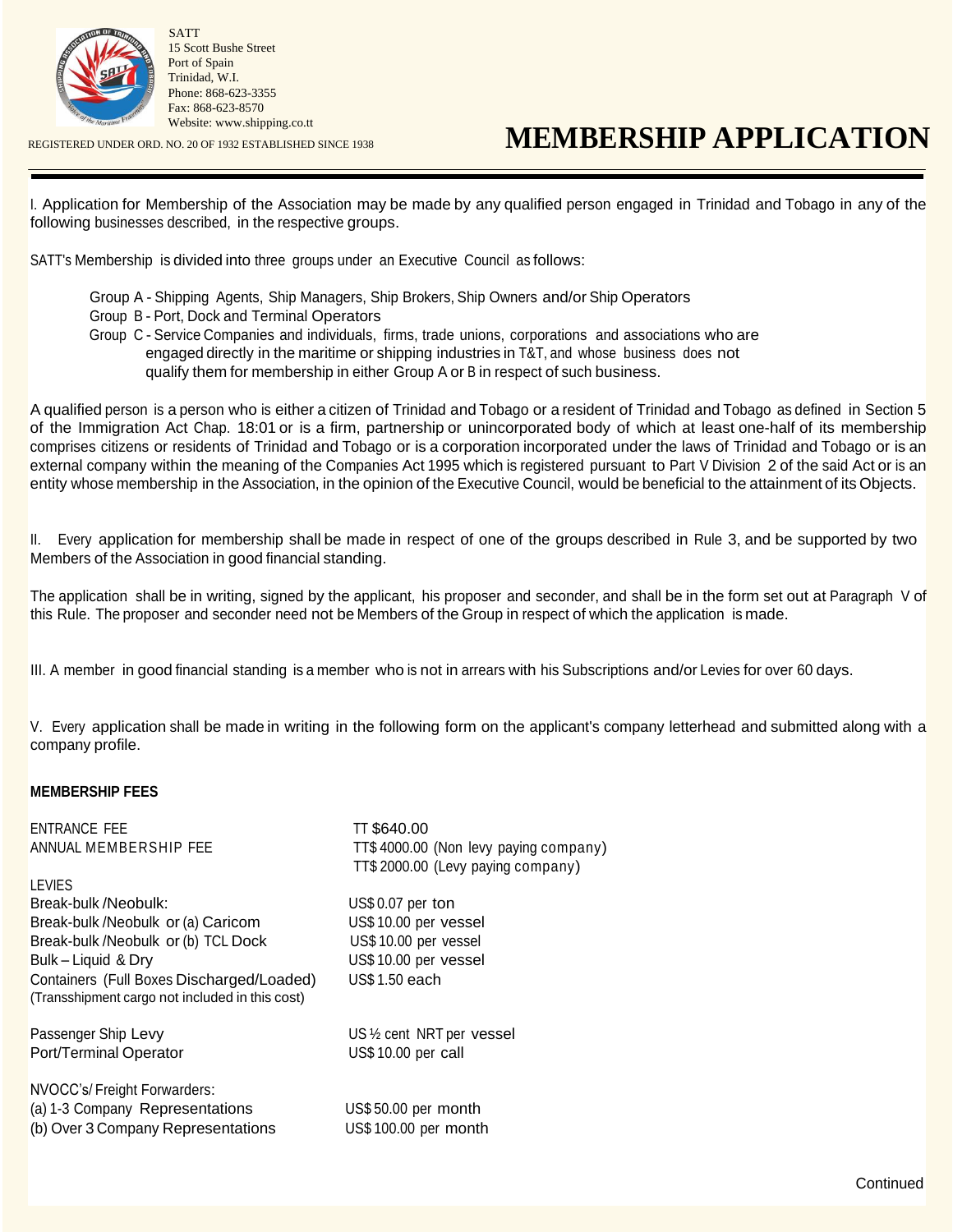**To: The General Manager** Shipping Association of Trinidad and Tobago 15 Scott Bushe Street Port of Spain

Dear Sir/Madam

I/we (Insert Name) of (Insert Company) desire to become a Member of Group (Insert Group) of the Shipping Association of Trinidad & Tobago and I/we hereby agree, if approved for membership, to be bound by the Rules of the Association and by all orders of the Executive Council for which due notice shall been given to me/us in the manner hereinafter provided. The business which I/we carry on and by which I/we are qualified to apply for registration in the aforementioned group is contained in the attached Profile of our Company.

…………………………… ...................................................... Signed Applicant Company Stamp

The above named applicant is known to me and in my opinion the application is fit for approval.

Signed {Proposer in good financial standing} Company Stamp

…………………………… .....................................................

The above named applicant is known to me and in our opinion the application is fit for approval.

…………………………… ..................................................... Signed {Seconder in good financial standing} Company Stamp

*Note: This letter MUST be presented on your official letterhead along with a company profile.*